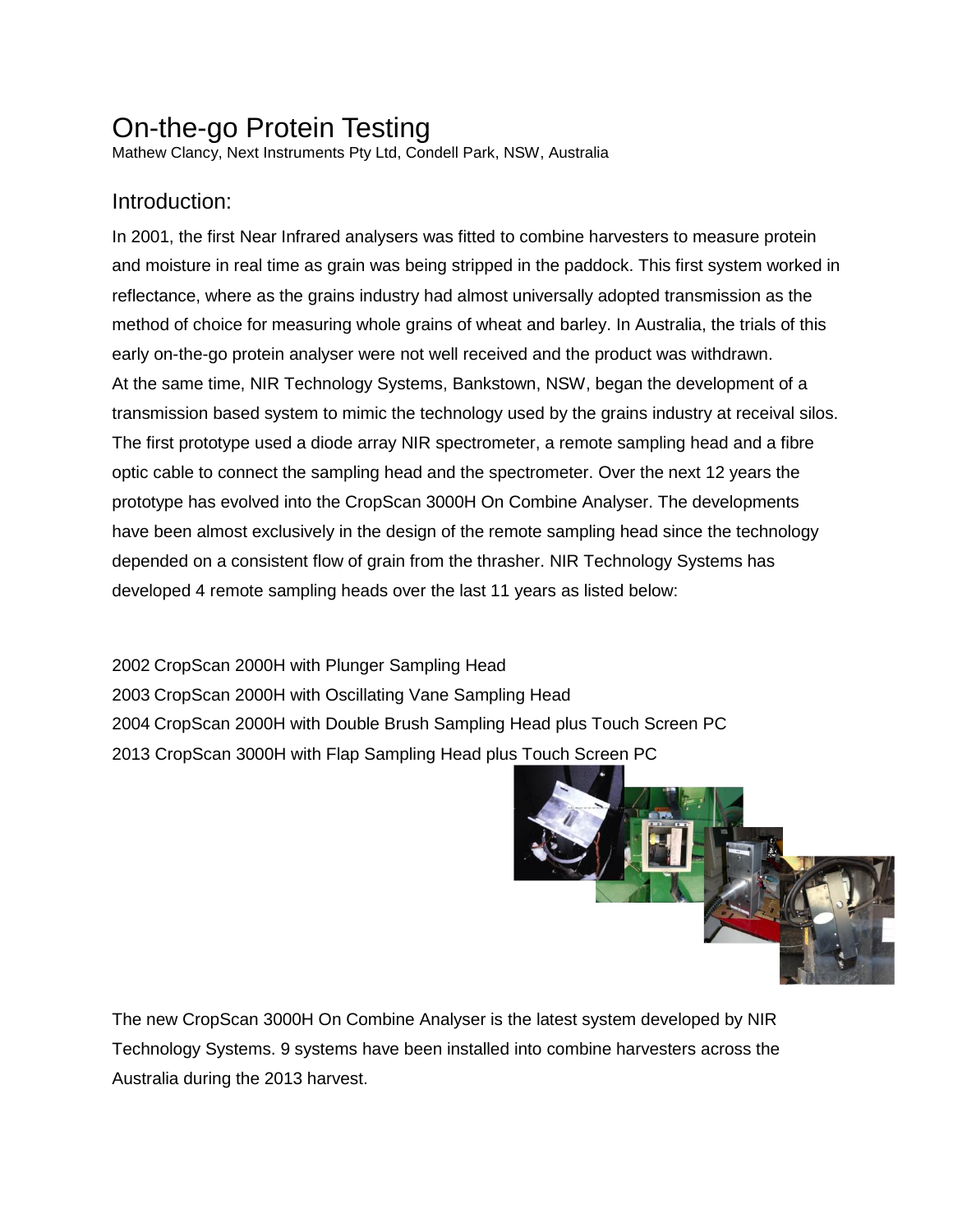#### Description:

Figure 1. shows a schematic of the CropScan 3000H. Figures 2, 3 and 4 show pictures of the Remote Sampling, the NIR Spectrometer and the Touch Screen PC that make up the system. The Remote Sampling Head is mounted onto the harvester's clean grain elevator. A whole is cut into the up side and the down side of the elevator. As grain travels up the elevator, it falls through the top whole and fills the sampling chamber in the Remote Sampling Head. Steel flaps at the bottom and the top of the sample chamber control the flow of the grain in and out of the chamber.



Figure 1. Schematic of the CropScan 3000H On Combine Analyser



Figure 2. Remote Sampling Head shown as fitted to a clean grain elevator



Figure 3. NIR Spectrometers located in the cabin.



Figure 4. Touch Screen PC mounted in cabin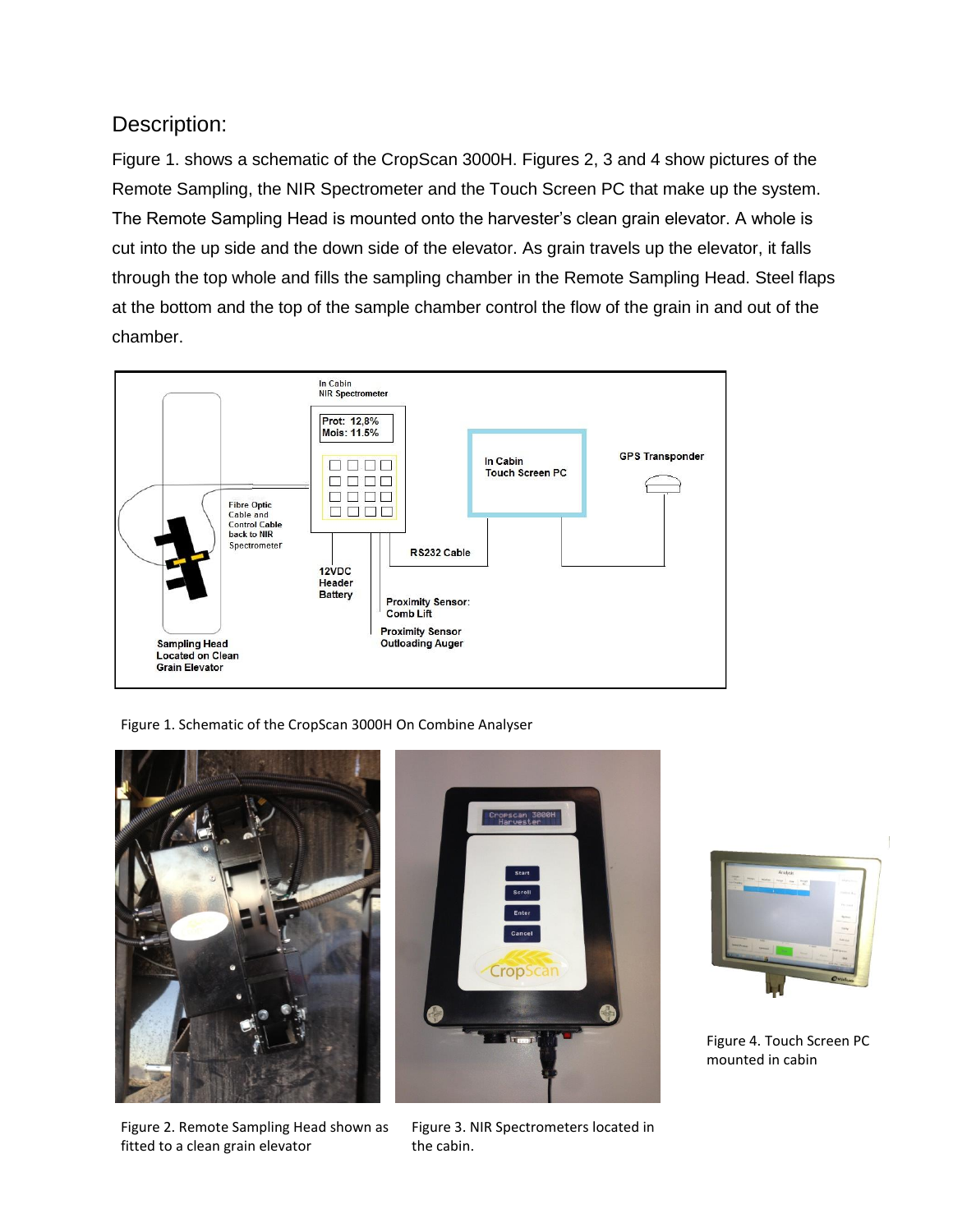The grain is trapped in the chamber where light passes through the grain sample and is collected by a fibre optic cable on the opposite side of the chamber. The fibre optic cable connects the Remote Sampling Head to the NIR Spectrometer which is located inside the cabin of the combine. The light that passes through the grain is transmitted back to the spectrometer where it separates the light into the NIR spectrum and applies the calibration models for protein, oil and moisture. The flap opens and the grain drops out and returns to the down side of the elevator. The chamber refills with grain and the next NIR spectrum is collected. A 100% reference scan is collected every 30 minutes by closing the top flap and opening the bottom flap so that the chamber is completely empty. The system then collects the 100% reference scan so that lamp drift or changes in the system temperature can be compensated for.

The NIR spectrometer is based on a flat field spectrograph and a silicon photodiode array detector. The advantage of the diode array spectrometer lie in that there are no moving parts. The spectrometer is robust enough to work in the harsh environment of a combine harvester, compact enough to fit inside the cabin of the combine and powerful enough to provide data as good, if not better, than a bench top analyser used in a laboratory. The fibre optic cable allows the NIR spectra to be collected remotely thus removing the spectrometer from the sampling head.

The Touch Screen PC controls the entire system. Running a program developed by NIR Technology Systems, the PC controls the flaps, the lamp, the sensors on the output auger and the comb lift. The CropScan 3000H software computes the protein, moisture and oil data for each sample and the results are presented to the combine operator in a number of formats:

- Real time paddock map for protein
- Scan by scan protein, oil and moisture data along with a moving average of 5 readings and a bin average of the grain stored in each bin load.
- Trend plots for protein and moisture.
- Running bin averages.

Figure 5, 6 and 7 show the different data formats.



Figure 5. Real Time Paddock Map Figure 6. Trend Plot Figure 7. Bin Average Plots



| Wheat2011                              | Protein | Moisture | T                |
|----------------------------------------|---------|----------|------------------|
| Paddock Ave<br><b>Bin Ave</b><br>Ave 5 | 108     | 105      | 0.5              |
| Bin52                                  |         |          |                  |
| Bin51                                  | 10.1    | 9.5      | 1.1              |
| Bin50                                  | 9.5     | 9.5      | 1.               |
| <b>Bin49</b>                           | 96      | 93       | 1.               |
| <b>Bin48</b>                           | 10.7    | 9.2      | 11               |
| Bin47                                  | 11.7    | 9.6      | 13               |
| Bin46                                  | 10.2    | 95       | $\mathbf{1}$     |
| Rin45                                  | 8R      | 96       | 11               |
| Bin44                                  | 10.2    | 9.5      | 1:               |
| Bin43                                  | 100     | 93       | 1:               |
| <b>Bin42</b>                           | 11.3    | 9.2      | 1.1              |
| Bin41                                  | 10.5    | 9.4      | 1.5              |
| <b>Bin40</b>                           | 10.2    | 9.6      | 1.1              |
| <b>Bin39</b>                           | 10.3    | 95       | $0^{\circ}$      |
| Bin38                                  | 10.3    | 96       | 0:               |
| Bin37                                  | 10.7    | 96       | 0.1              |
| Bin36                                  | 10.4    | 9.8      | 0.5              |
| Bin35                                  | 11.8    | 97       | 0.5              |
| Bin34                                  | 11.8    | 97       | $\mathbf{0}$     |
| <b>Bin33</b>                           | 11.1    | 9.8      | 0:               |
| Bin32                                  | 11.0    | 9.9      | 0.1              |
| Bin31                                  | 11.1    | 97       | $\overline{0}$ . |
| Bin30                                  | 10.9    | 9B       | 0.1              |
| <b>Bin29</b>                           | 126     | 97       | 0:               |
| Bin28                                  | 12.4    | 9.8      | 0.1              |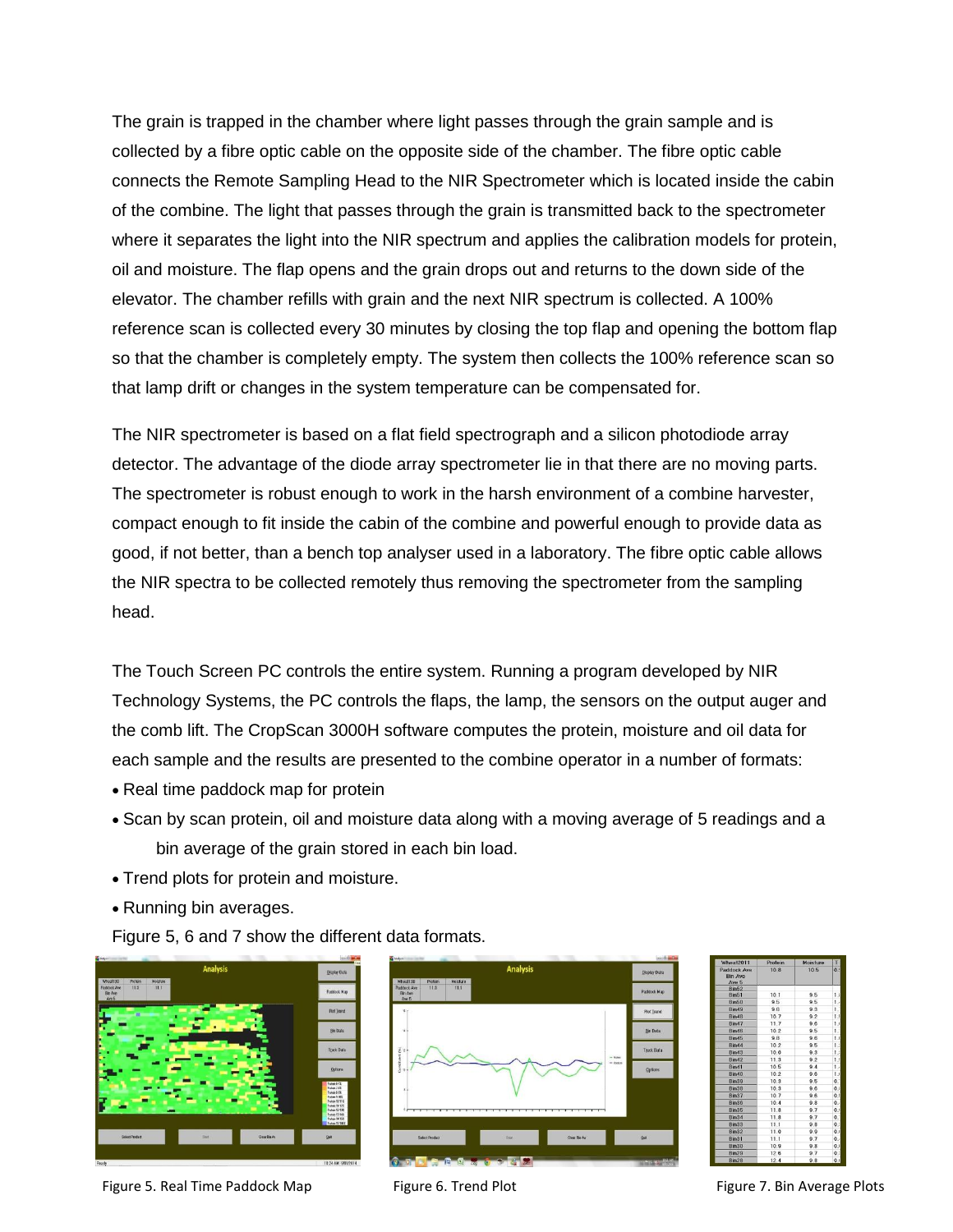## Trial Results

Calibrations were developed using a CropScan 1000B Whole Grain Analyser, a benchtop analyser based on the same NIR spectrometer used in the CropScan 3000H. Hundreds of samples of wheat, barley, canola and sorghum collected from the 2012 harvest, were scanned on the CropScan 1000B. A Partial Least Squares Regression analysis was used to develop PLS calibrations for protein, moisture and oil in the various grains. These calibrations were downloaded into the CropScan 3000H's PC. 5 reference samples of each grain were used to slope and bias the calibration models so that they read accurately.

Figure 8 and 9 show the slope and bias plots for a protein and moisture in wheat. Once the calibrations are setup, the CropScan 3000H is ready to be used in the field. Figure 10 shows data collected from a paddock in Wakeri, SA.







Figure 8. Wheat Protein S&B Plot Figure 9. Wheat Moisture S&B Plot



Figure 10. Protein Paddock Map generated from a paddock in Wakeri, SA.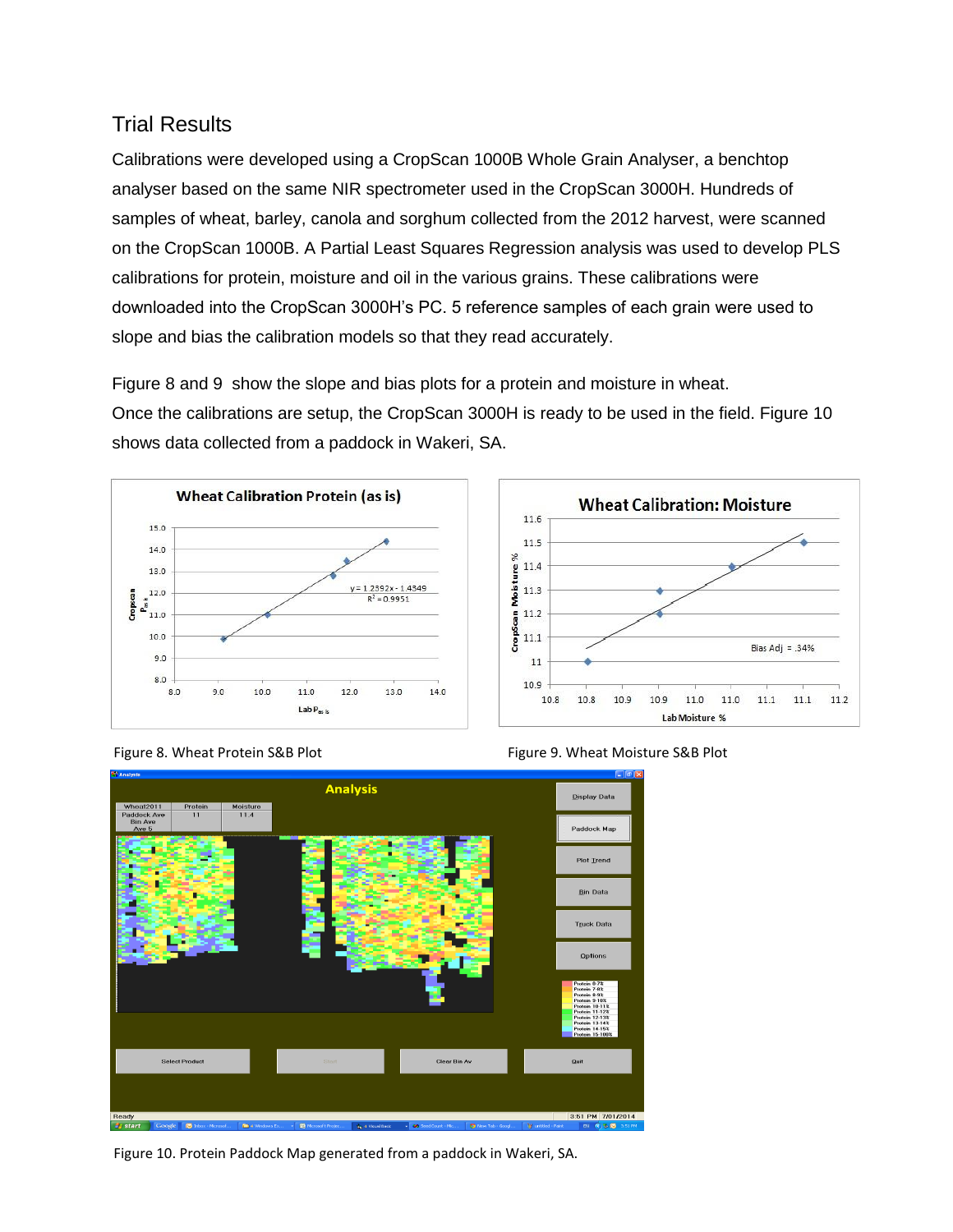The CropScan 3000H is designed to measure the grain and then return it to the clean grain elevator. As such it is difficult to collect samples from the combine and then correlate the data to a laboratory based analysis of the samples. However the bin average of each bin load was recorded in the system's PC. Growers who have used the CropScan 3000H have reported that the truck averages are generally within 0.1% to 0.2% of the protein and moisture reported at the receival silo. Since many of the growers stored their grain on farm, then they did not have correlation data between the local receival silo and the CropScan 3000H.

#### User Comments:

Ashley Wakefield crops wheat, barley and canola on the York Peninsula, SA. Ashley has been involved with the development of the CropScan 2000H since 2005 and this year updated to the new CropScan 3000H. Figure 11 showed a paddock map produced by the CropScan 3000H software in real time as wheat was being stripped. When asked to describe his experiences with the CropScan 3000H, he had the following comments:

*After a few years trialing the 3000H we have now got a reliable and accurate system that is easy to install and run. The software has come a long way and is now intuitive and very user friendly. The applications are numerous depending on your focus. I have also found that once calibrated it is within .1-.2 of the silo reading.*

Luke Follet, Euston, NSW, has used a CropScan 1000G On Farm Analyser for a few years to measure protein and moisture in wheat and barley load by load. He traded in his CropScan 1000G for a new CropScan 3000H so that he could get real-time data as he stripped his crops. Figure 13 shows data from his wheat paddocks. Luke made the following comments about the CropScan 3000H.

*" Firstly I would like to say that the 3000H has been a huge benefit to our business. We know that we cannot produce huge yields so the quality of our product has to be sorted. As you know we have standing silos with one auger and to segregate the product in the paddock before it reaches the silos helps us no end.*

*The mechanics of the machine are very simple with gravity doing most of the work. Being fitted on the clean grain elevator the machine opens a trap door on the delivery side (upside) then after the sample has been taken a trap door opens and lets it go on the down side.*

*The installation process for me was quite easy, with Matt doing all the work. The process of the machine going into the header was very clean and neat and the appearance of the machine looks like it is meant to be on the header.*